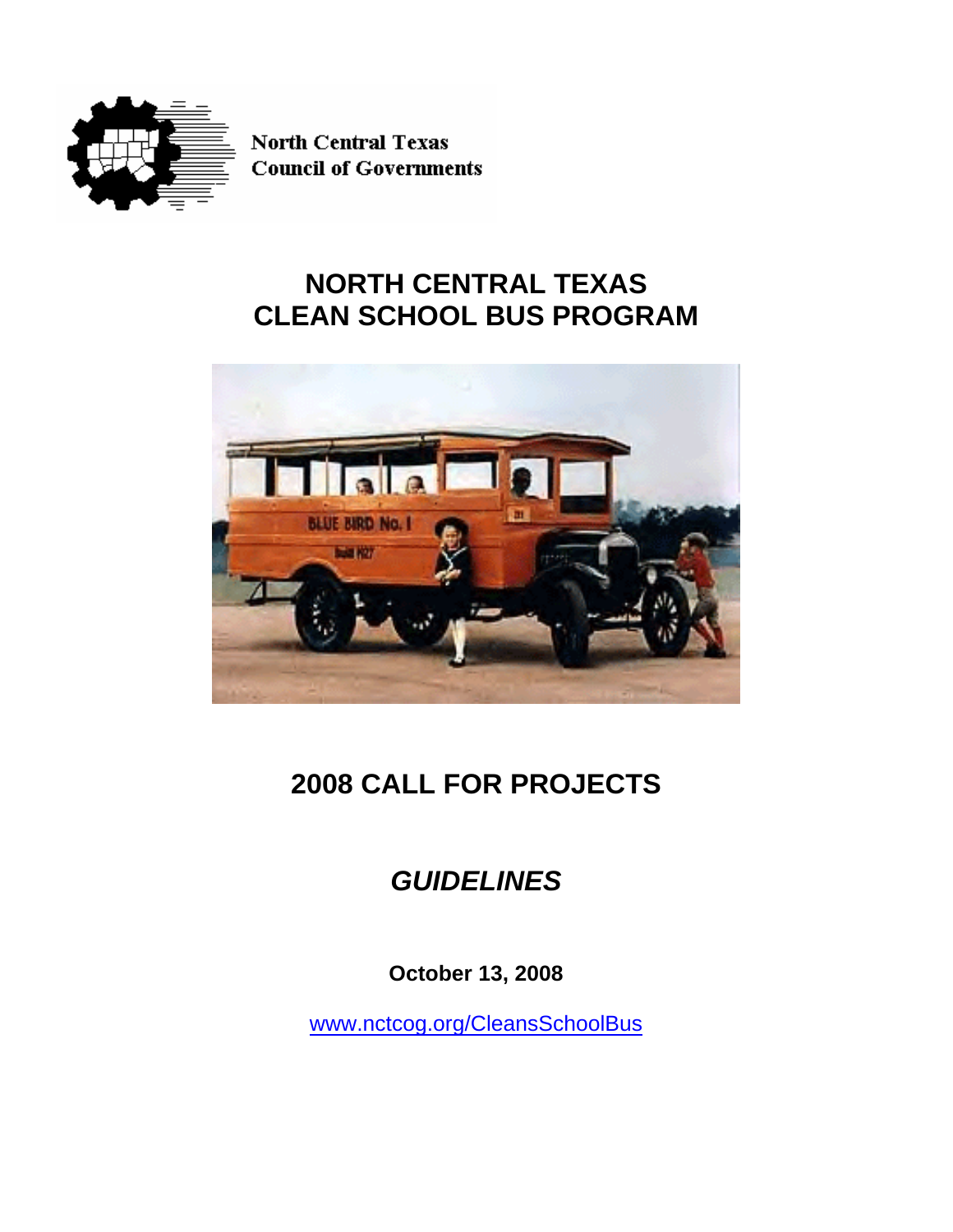### **INTRODUCTION**

The North Central Texas (NCT) Clean School Bus Program has been created to assist schools, school districts, and school bus operators in the NCT region in reducing emissions and improving air quality. One segment of the program provides financial assistance through a competitive call for projects for retrofitting, repowering and replacing older, high-polluting school buses. This call for projects is made possible in part by a grant from the U.S. Environmental Protection Agency (EPA) through the Blue Skyways Collaborative and is being administered by the North Central Texas Council of Governments (NCTCOG).

### **PURPOSE**

Nine counties in the NCT region have been classified as moderate nonattainment for 8-hour ozone. This means these counties do not meet the National Ambient Air Quality Standard set forth by the U.S. EPA for this pollutant. Ozone is formed when nitrogen oxides (NOx) and volatile organic compounds (VOC) mix in the presence of sunlight and heat. The region has a deadline of June 2010 to come into compliance with the ozone standard and numerous efforts are being implemented to reduce the amount of pollutants emitted that contribute to ozone formation.

One of these measures is to reduce emissions from school bus fleets. 2007 data from the Texas Education Administration indicates there are close to 6,500 school buses in the Dallas-Fort Worth (DFW) nine-county nonattainment area which, when combined, emit over 2.70 tons per day of NOx and 0.18 tons per day of VOCs. Nearly 40 percent of school buses are over a decade old, meaning they pre-date current air pollution control requirements. The NCT Clean School Bus program is both fuel- and technology-neutral. The replacement, repower, or retrofit of older school buses with clean emissions technology would result in a significant reduction in pollutants and an improvement in air quality.

There is a strong need to reduce emissions from school buses in the NCT area not only to meet regional clean air goals, but also to protect the health and wellbeing of school-aged children. Studies have concluded that children's health is considerably more at risk of being adversely affected by air pollution than adults. Numerous studies have been conducted regarding the effects of school bus exhaust pollution on children and key findings include:

- 1) Pollution from the exhaust system of a school bus has a significant impact on the occupants inside the bus, particularly when the windows are up.<sup>1</sup>
- 2) Emissions from engine start-up are significantly less than the emissions produced from idling over a 10-mintue period.<sup>2</sup> Thus; anti-idling policies need to be strictly enforced by schools and school bus operators.

The 2008 Call for Projects is intended to provide grants to school districts and school bus operators through a competitive call to reduce emissions in the NCT region by retrofitting, repowering, and replacing high-emitting buses.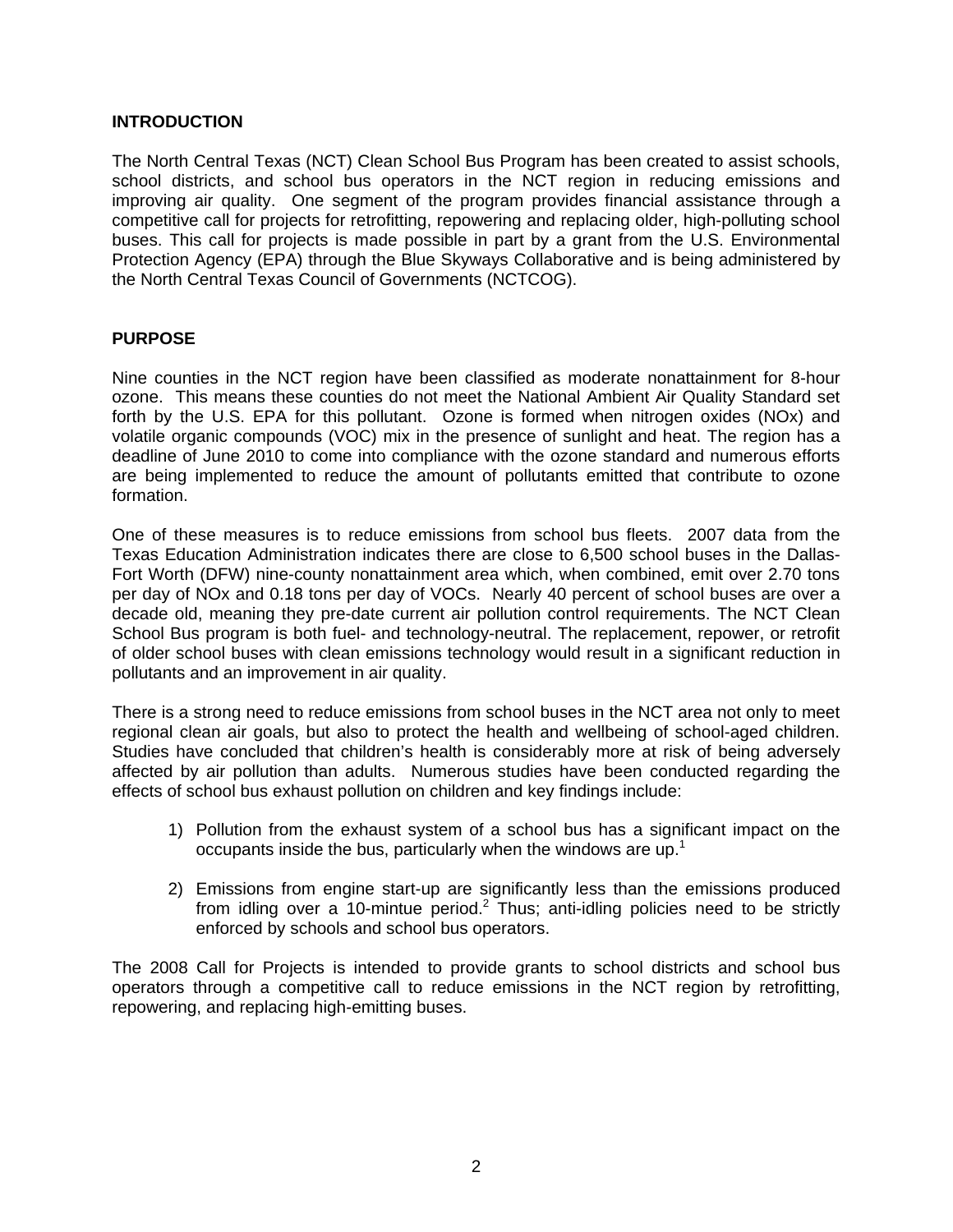#### **ELIGIBLE ENTITIES**

This call is open to all schools, school districts, and school bus operators in the NCTCOG 16 county service area that have adopted the Clean Fleet Vehicle Policy approved by the NCTCOG Regional Transportation Council (RTC). The NCTCOG 16-county service area includes the counties of:

| <b>Collin</b> | <b>Dallas</b> | <b>Denton</b>  | <b>Ellis</b>   |
|---------------|---------------|----------------|----------------|
| Erath         | Hood          | Hunt           | <b>Johnson</b> |
| Kaufman       | Navarro       | Palo Pinto     | <b>Parker</b>  |
| Rockwall      | Somervell     | <b>Tarrant</b> | Wise           |

Counties in **BOLD** are classified as "Nonattainment" for the pollutant ozone and those not in bold are classified as "Attainment". School buses that operate primarily within nonattainment counties may be given greater consideration in the scoring process.

The Clean Fleet Vehicle Policy is a model ordinance that addresses ways fleets can have a positive impact on air quality through best practices in vehicle acquisition, maintenance, and operations. This policy also includes restrictions on vehicle idling and requirements for driver training. Adoption must occur prior to the closing of this call for projects and a signed copy of the policy must be submitted to NCTCOG. Entities that have adopted the policy must be in compliance with all policy requirements, including annual reporting, in order to be eligible for funding. For more information on the Clean Fleet Vehicle Policy, or to check your organization's status, please visit: [www.nctcog.org/fleetpolicy](http://www.nctcog.org/fleetpolicy).

### **ELIGIBLE PROJECTS**

Vehicles must be classified as a school bus. Each individual school bus project must result in a 25 percent or greater reduction of NOx. Particulate Matter (PM) emissions reductions will be considered in the scoring process, with NOx being the primary focus due to the region being in nonattainment for ozone.

Eligible projects include:

**Vehicle Replacement** - replacement of a school bus with a newer model year school bus, including alternatively powered buses.

**Engine Repower** - replacement of an existing engine with a certified new, rebuilt, or remanufactured engine.

**Retrofit** - add-on of emission control equipment to the existing engine or exhaust system. Technologies must be EPA or California Air Resources Board (CARB) verified.

A list of all approved retrofit technologies can be found at: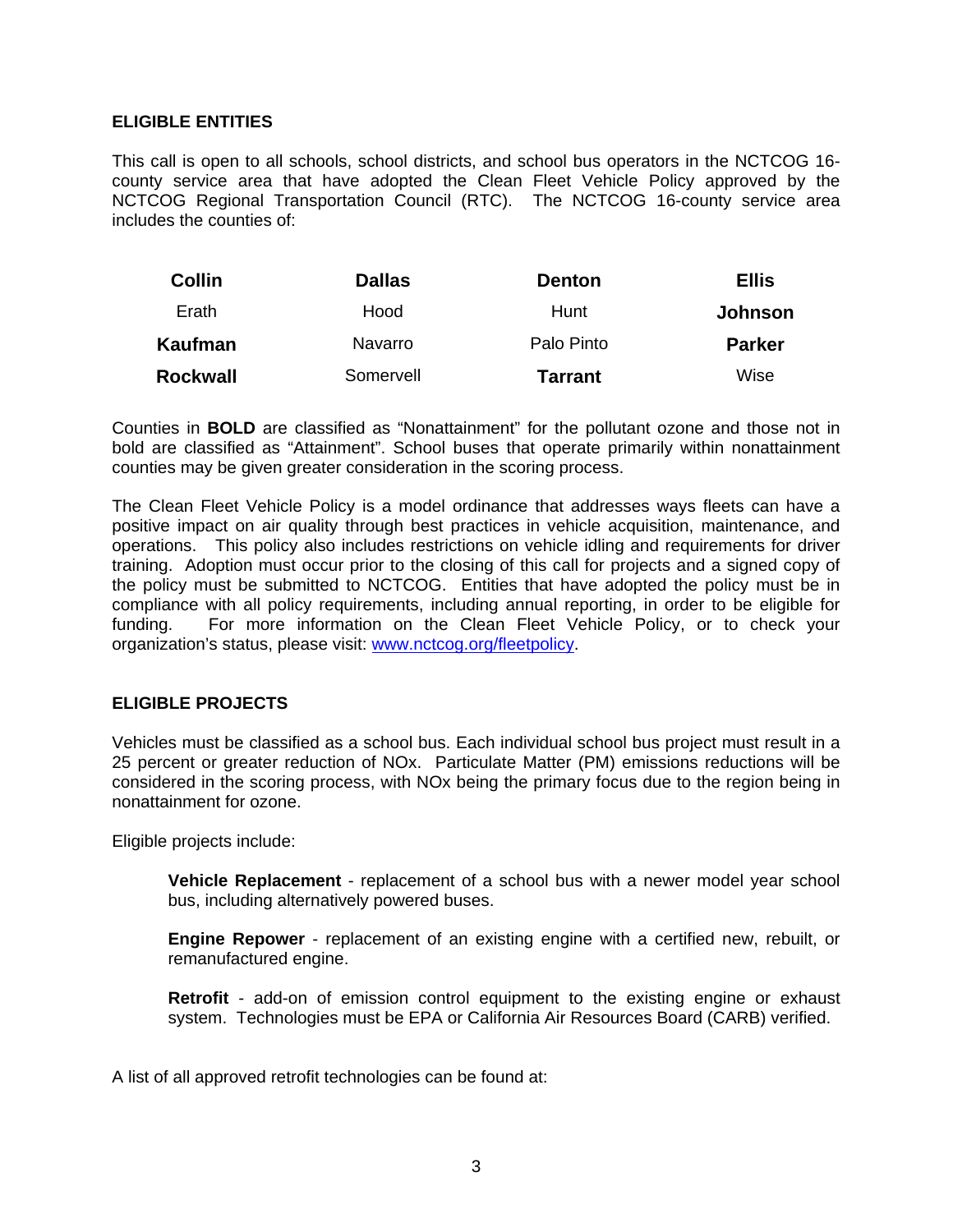EPA - <http://www.epa.gov/otaq/retrofit/verif-list.htm> CARB - [www.arb.ca.gov/diesel/verdev/vt/cvt.htm](http://www.arb.ca.gov/diesel/verdev/vt/cvt.htm)

A current list, as of September 29, 2008, of EPA and CARB verified technologies with a reduction in NOx emissions of 25 percent or greater are provided in Table 1.

| Table 1: Verified Retrofit Technologies with NOx Emissions Reductions<br><b>25 Percent or Greater</b> |                                                                                                                                                   |                                                                                                                                                                                                            |           |                                    |  |  |  |
|-------------------------------------------------------------------------------------------------------|---------------------------------------------------------------------------------------------------------------------------------------------------|------------------------------------------------------------------------------------------------------------------------------------------------------------------------------------------------------------|-----------|------------------------------------|--|--|--|
| <b>Manufacturer</b>                                                                                   | <b>Technology</b>                                                                                                                                 | <b>Applicability</b>                                                                                                                                                                                       | <b>PM</b> | <b>Reduction (%)</b><br><b>NOx</b> |  |  |  |
| <b>Cleaire</b><br>Longview                                                                            | Lean NO <sub>x</sub><br>Catalyst and DPF                                                                                                          | 1993-2003 model year on-road;<br>15 ppm sulfur diesel.                                                                                                                                                     | 85        | 25                                 |  |  |  |
| <b>International</b><br>Truck &<br><b>Engine Corp.</b>                                                | Green Diesel<br>Technology-Low<br><b>NOx Calibration</b><br>plus Diesel<br>Oxidation<br>Catalyst with<br><b>Ultra Low Sulfur</b><br>Diesel (ULSD) | Highway, light heavy-duty, 4 cycle,<br>Navistar/International engines,<br>model years 1999 - 2003 in the<br>following families: XNVXH0444ANA,<br>YNVXH0444ANB, 1NVXH0444ANB,<br>2NVXH0444ANB, 3NVXH0444ANB | 0 to 10   | 25                                 |  |  |  |
| Johnson<br><b>Matthey EGRT</b>                                                                        | EGR/DPF                                                                                                                                           | 2000 International DT-466, 2000<br>Cummins ISM 2001 Cummins ISB,<br>1998-2002 Cummins ISC, 2001<br>Cummins ISL, 2001 MY DDC - 50,<br>and 2001 DDC - 60. on-road; 15<br>ppm sulfur diesel.                  | 85        | 40                                 |  |  |  |

Due to more stringent emissions controls on newer engines, it is recommended that school buses with engines manufactured prior to 1993 are best candidates for vehicle replacement or engine repower. Vehicles with engines manufactured in 1993 or after are candidates for vehicle replacement, engine repower, and retrofit. Emission standards for on-road heavy-duty vehicles are given in Table 2.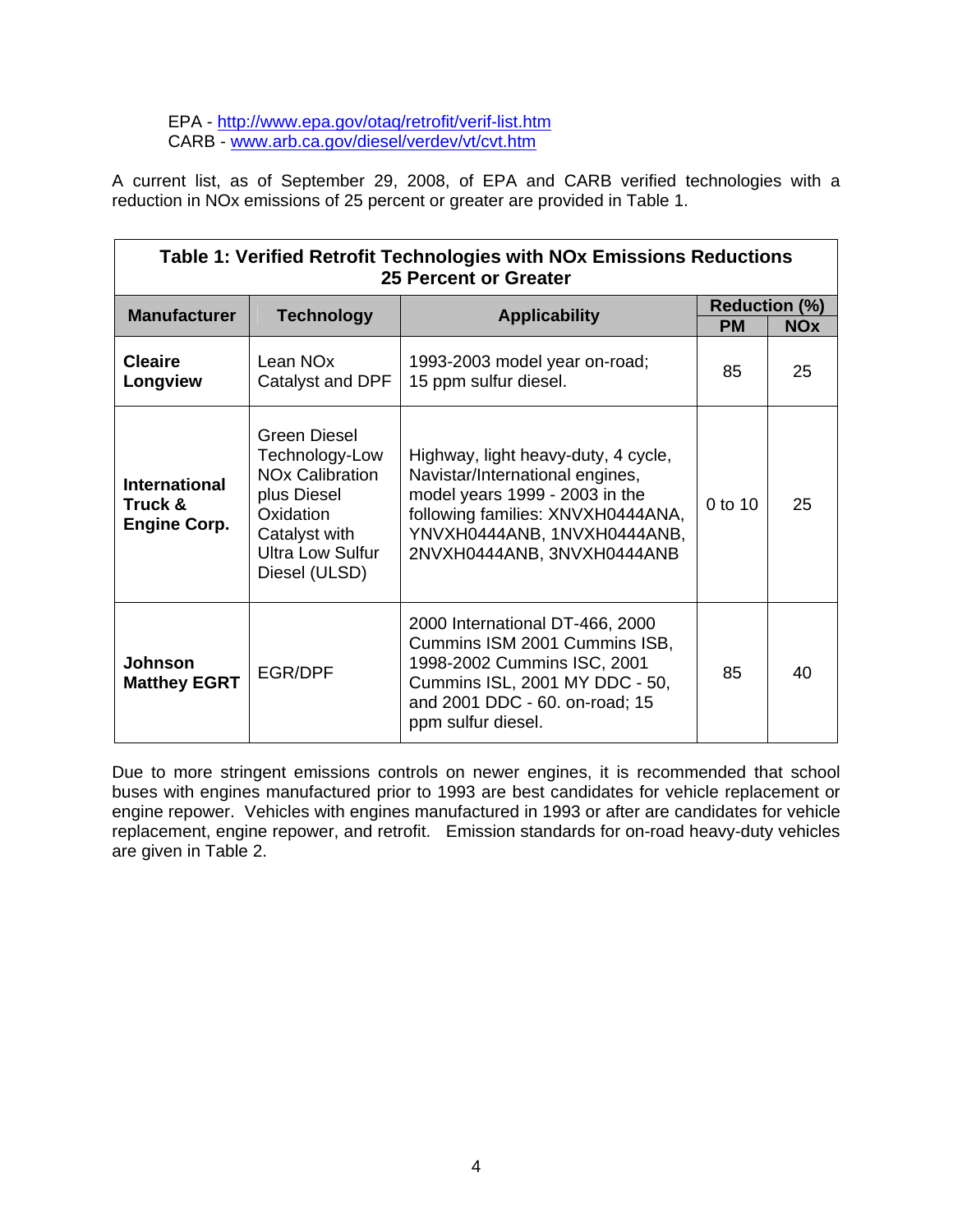| Table 2: On-Road Heavy-Duty CI Engines NOx Emission Standards                                                                                              |                                                            |  |  |
|------------------------------------------------------------------------------------------------------------------------------------------------------------|------------------------------------------------------------|--|--|
| <b>Year of Manufacture</b>                                                                                                                                 | <b>Diesel Engines Emission Standard</b><br><b>NOx Only</b> |  |  |
|                                                                                                                                                            | (g/bhp-hr)                                                 |  |  |
| 1989 and earlier                                                                                                                                           | 10.7                                                       |  |  |
| 1990                                                                                                                                                       | 6.0                                                        |  |  |
| 1991-1997                                                                                                                                                  | 5.0                                                        |  |  |
| 1998-2003*                                                                                                                                                 | 4.0                                                        |  |  |
| 2004-2006*                                                                                                                                                 | $2.375 - 4.0$                                              |  |  |
| 2007-2010*                                                                                                                                                 | $0.2 - 2.375$                                              |  |  |
| * Due to engine phase-in schedules, any application request for a 2003 or newer engine must<br>include a family engine code to determine emissions levels. |                                                            |  |  |

## **SCHEDULE**

| <b>Task</b>                                      | <b>Estimated Timeframe</b>     |
|--------------------------------------------------|--------------------------------|
| <b>Call for Projects Opens</b>                   | October 13, 2008               |
| Workshop                                         | October 17, 2008               |
| Call for Projects Deadline                       | November 14, 2008 - 5 p.m. CST |
| Evaluate & Select Proposals                      | November - December 2008       |
| <b>Announce Awarded Projects</b>                 | February 2009                  |
| <b>Technology Procurement &amp; Installation</b> | April 2009 - March 2010        |

### **REQUIREMENTS**

Projects must comply with the following elements to be considered for funding.

- Clean Fleet Vehicle Policy: Applicants must have adopted the Clean Fleet Vehicle Policy prior to the project deadline, November 14, 2008, at 5 p.m. CST and be in compliance with annual reporting requirements.
- Operation: School buses must operate within the 16-county service area and must continue to operate within the stated counties of operation for the entire approved activity life of the grant.
- Project Type: Project(s) need to be a replacement, repower, or retrofit, and all project types are required to achieve a reduction of NOx emissions of 25 percent or greater. Retrofit projects must be EPA/CARB verified. Applications must include at least one bid for every project submitted.
- Project Dates: Projects must be implemented between April 2009 and March 2010.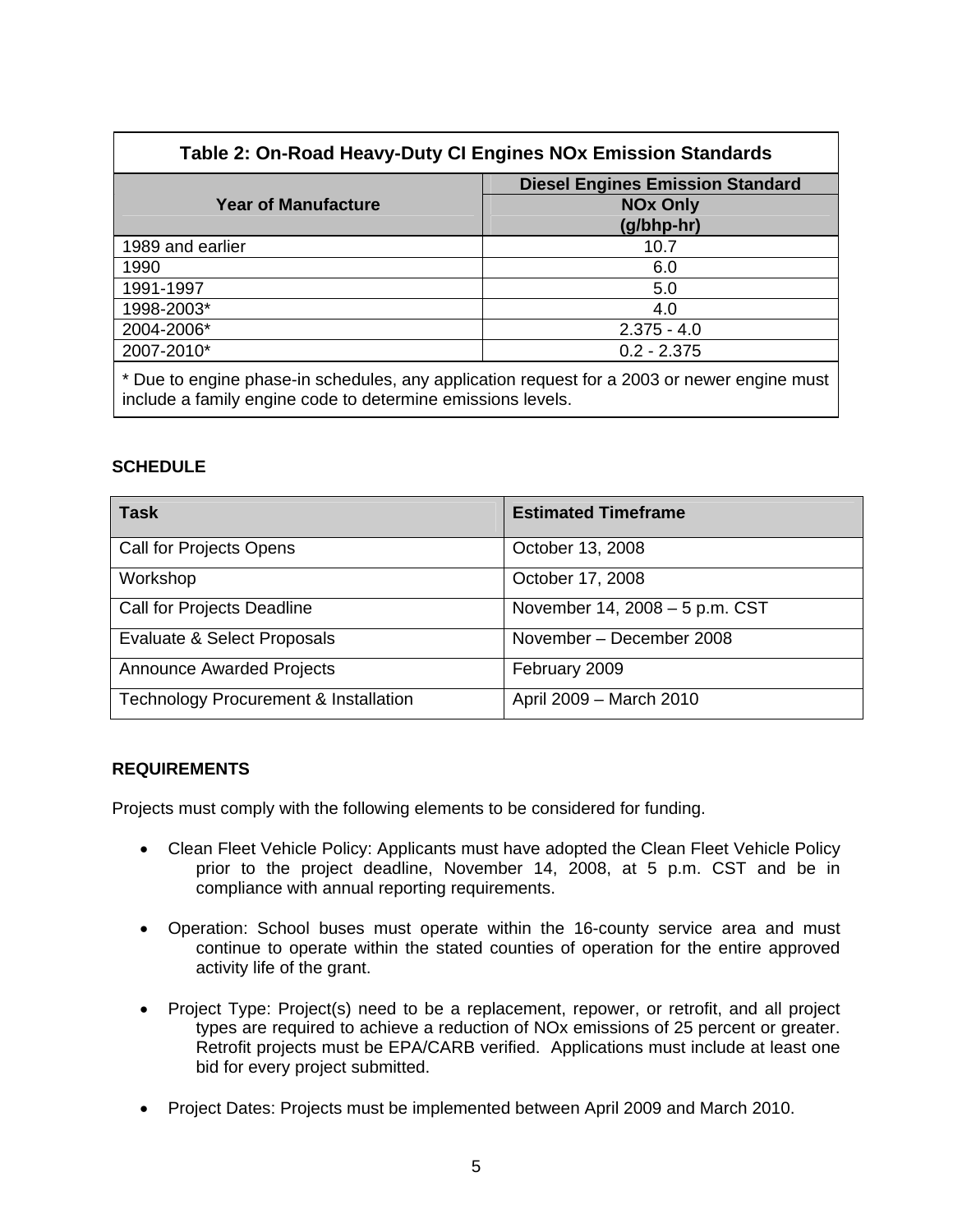- Funding Cap: Funding awards may not exceed a set funding threshold based on the total cost of the project depending on project type. A cap on the maximum allowable funding is applicable as follows:
	- o Vehicle Replacement Projects 45 percent
	- o Engine Repower Projects 50 percent
	- o Retrofit Projects 80 percent
- SIP Credit: All projects must be eligible for SIP credits and applicants must agree to surrender all emission credits to NCTCOG for the duration of project activity life.

It is not NCTCOG's intention to fund replacement projects that would have occurred through the normal attrition of vehicles and equipment or to provide funds for expanding a fleet. Therefore, projects must have a minimum activity life of five years and a maximum of ten years, meaning the replacement, repower, or retrofit activity would not have occurred without the financial assistance provided.

### **VEHICLE AND ENGINE DISPOSTION**

Vehicles and engines being replaced must be rendered permanently inoperable and disposed of in an environmentally responsible manner and in accordance with local disposal laws. This includes drilling a hole in the engine block, cutting the frame of the chassis in a 75 percent wedge, and recycling salvageable materials. Documentation of disposition, including before and after photographs, will be required upon request for reimbursement. NCTCOG staff will be available, upon request, to witness vehicle destruction, if so desired.

#### **APPLICATION PROCESS**

To apply for funding, applicants must submit a complete grant application, including bids for new vehicles, engines, retrofit technology, and installation by the application deadline. Application forms and other materials for the 2008 Call for Projects may be downloaded from the NCT Clean School Bus Program Web site at [www.nctcog.org/cleanschoolbus](http://www.nctcog.org/cleanschoolbus) or a hard copy may be obtained by contacting NCTCOG staff as indicated below in the *Contact Information* section of this document.

**[Applications](http://www.nctcog.org/trans/clean/schoolbus/index.asp?) must be received by 5 p.m. CST on Friday, November 14, 2008.** In accordance with the call for projects procedures established by the RTC Bylaws, NCTCOG must have the submitted application "in hand" at the NCTCOG offices by the deadline. Applications that are postmarked by the deadline do not constitute an on-time application. In addition, supplemental information will not be accepted after the deadline. Applicants are encouraged to submit applications far enough in advance of the submission deadline to allow NCTCOG staff to review for completeness.

Submit one (1) electronic copy, (on a compact disc or by e-mail at [cleanschoolbus@nctcog.org](mailto:cleanschoolbus@nctcog.org)) and one (1) hard copy of the signed and completed application to: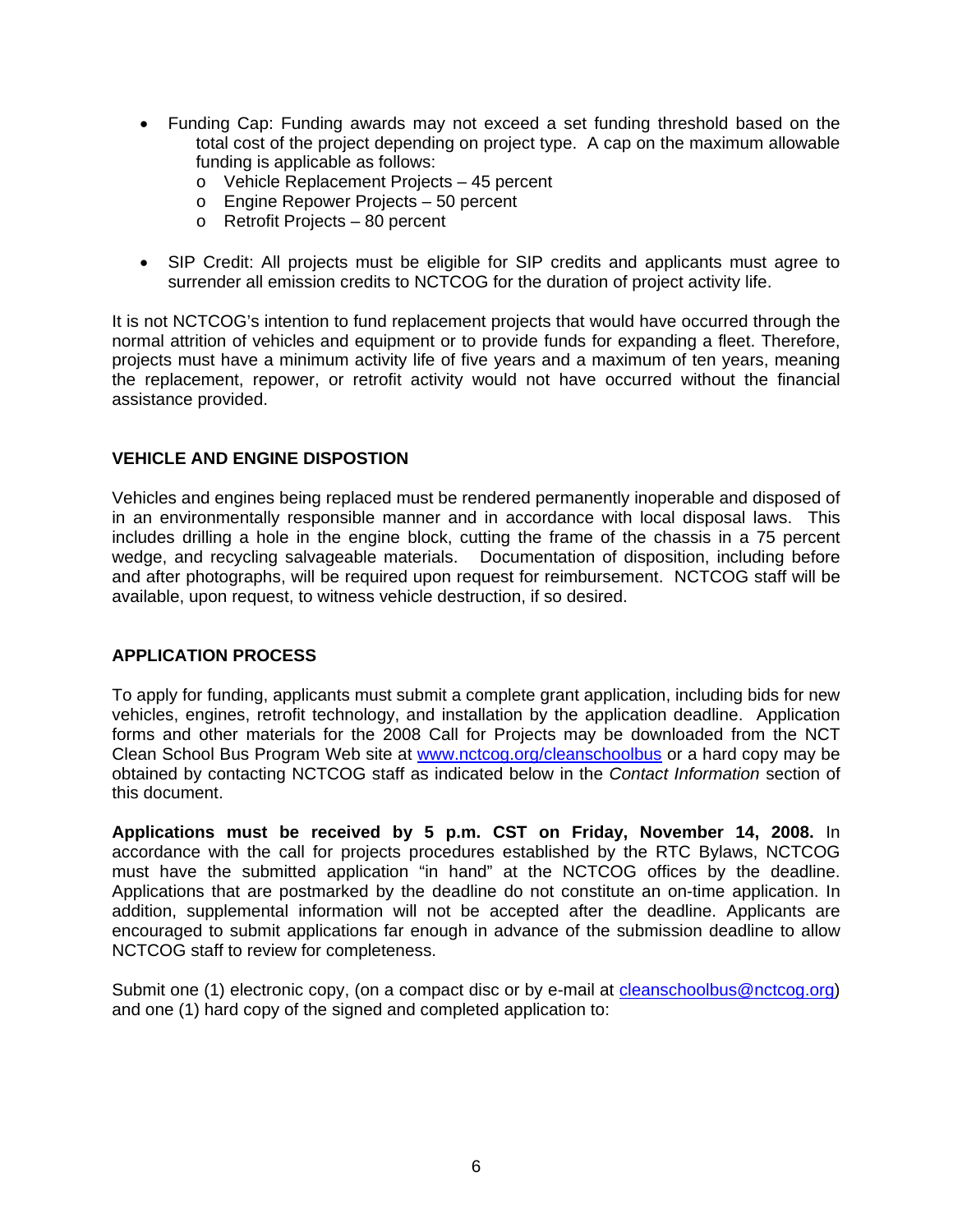#### **Regular mail**:

North Central Texas Council of Governments Transportation Department Attn: Amanda Brimmer P.O. Box 5888 Arlington, Texas 76005-5888

or

### **Physical location**:

North Central Texas Council of Governments Transportation Department Attn: Amanda Brimmer 616 Six Flags Drive Centerpoint Two Arlington, Texas 76011

# **SELECTION CRITERIA**

Properly completed applications will be evaluated and ranked by NCTCOG staff based on the following criteria:

- Cost-Effectiveness
	- $\circ$  Cost per ton of NOx reduced (1<sup>st</sup> Priority)
	- $\circ$  Total tons of NOx reduced (2<sup>nd</sup> Priority)
	- $\circ$  Cost per ton of PM reduced (3<sup>rd</sup> Priority)
	- $\circ$  Total tons of PM reduced (4<sup>th</sup> Priority)
- Primary operation in nonattainment area
- Date of project implementation
- Clearly identified funding needs, implementation procedures, and source(s) of local match
- Previous participation in RTC initiatives
	- o Yes: to receive full points, project implementation was successful, completed on time and without significant changes to work scope, and was satisfactory overall. o No: will receive a neutral score as NCTCOG encourages new partnerships.
- Achieving the overall goals of the NCT Clean School Bus Program to advance the use of clean technologies, including the potential for the project to encourage others to use clean technology and to result in the wider use of clean technology in the region.

NCTCOG is not obligated to fund a proposal from an applicant that has demonstrated marginal or unsatisfactory performance on previous grants or contracts with NCTCOG and other State agencies. NCTCOG is not obligated to fund a proposal from an applicant based on a determination of the risks associated with the applicant, including the financial condition of the applicant and other risk factors as may be determined by NCTCOG.

Regardless of the scores and ranking assigned, NCTCOG may base funding decisions on other factors associated with best achieving the goals of the program, and NCTCOG is not obligated to select a project for funding. Additionally, NCTCOG may select parts of a proposal for funding and may offer to fund less than the dollar amount requested in a proposal.